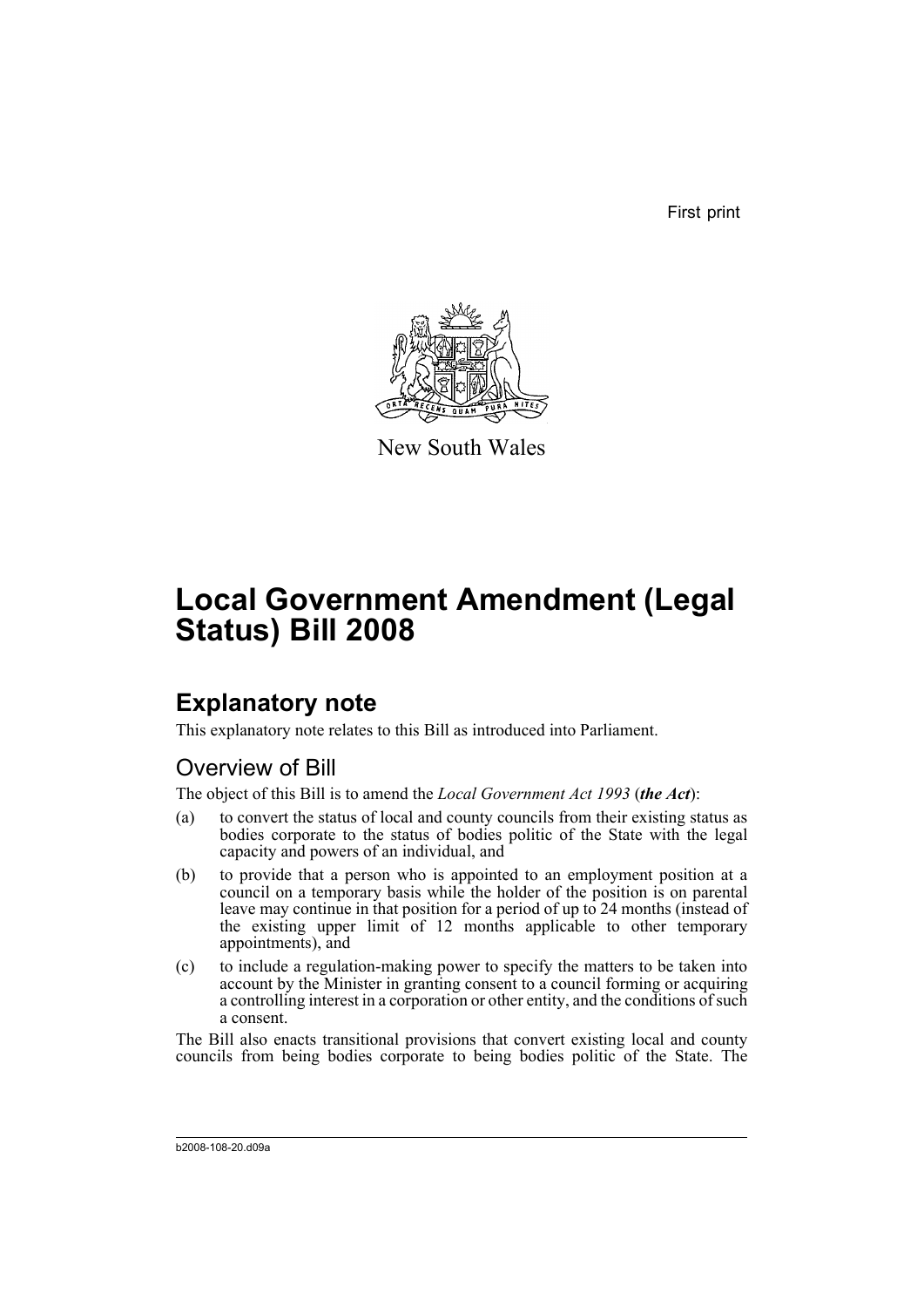Explanatory note

transitional provisions make it clear that the conversion of status does not affect the continuity of status of a council and does not constitute a new legal entity.

As a result of their conversion of status, local and county councils will not be constitutional corporations for the purposes of laws of the Commonwealth (including workplace relations laws).

### Outline of provisions

**Clause 1** sets out the name (also called the short title) of the proposed Act.

**Clause 2** provides for the commencement of the proposed Act on the date of assent to the proposed Act.

**Clause 3** is a formal provision that gives effect to the amendments to the *Local Government Act 1993* set out in Schedule 1.

**Clause 4** provides for the repeal of the proposed Act after all the amendments made by the proposed Act have commenced. Once the amendments have commenced the proposed Act will be spent and section 30 of the *Interpretation Act 1987* provides that the repeal of an amending Act does not affect the amendments made by that Act.

### **Schedule 1 Amendments**

**Schedule 1 [1]** provides that a local council is a body politic of the State with perpetual succession and the legal capacity and powers of an individual. The amendment also provides that a council is not a body corporate (including a corporation). **Schedule 1 [5]** makes the same amendment for county councils.

**Schedule 1 [2] and [6]** make consequential amendments to provisions that state the names of local and county councils.

**Schedule 1 [3]** makes the amendment referred to in paragraph (b) of the Overview above.

**Schedule 1 [4]** provides for the making of regulations with respect to the matters to be taken into account by the Minister in deciding whether to grant consent to a council forming or acquiring a controlling interest in a corporation or other entity. The amendment extends to county councils because of section 400 of the Act.

**Schedule 1 [7]** inserts a savings and transitional regulation-making power.

**Schedule 1 [8]** provides the following transitional arrangements for the amendments:

- (a) existing local and county councils will have their status converted from that of a body corporate to that of a body politic of the State but the conversion of status will not affect the continuity of an existing local or county council and will not create a new legal entity,
- (b) the amendment concerning the maximum period of appointment for temporary employees will extend to existing appointments.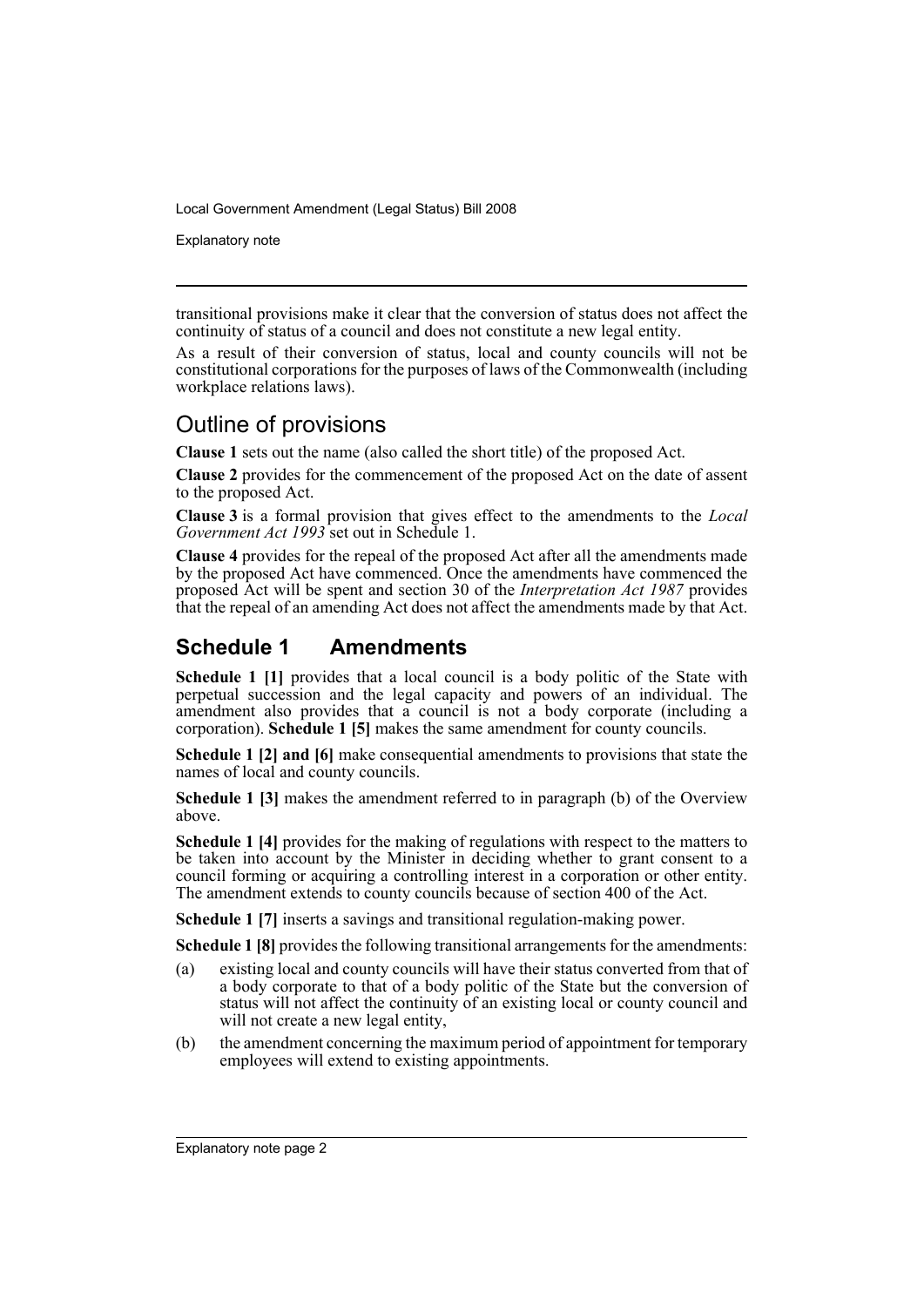First print



New South Wales

# **Local Government Amendment (Legal Status) Bill 2008**

## **Contents**

|                                              | Page |
|----------------------------------------------|------|
| Name of Act                                  |      |
| Commencement                                 |      |
| Amendment of Local Government Act 1993 No 30 |      |
| Repeal of Act                                |      |
| Schedule 1 Amendments                        | 2    |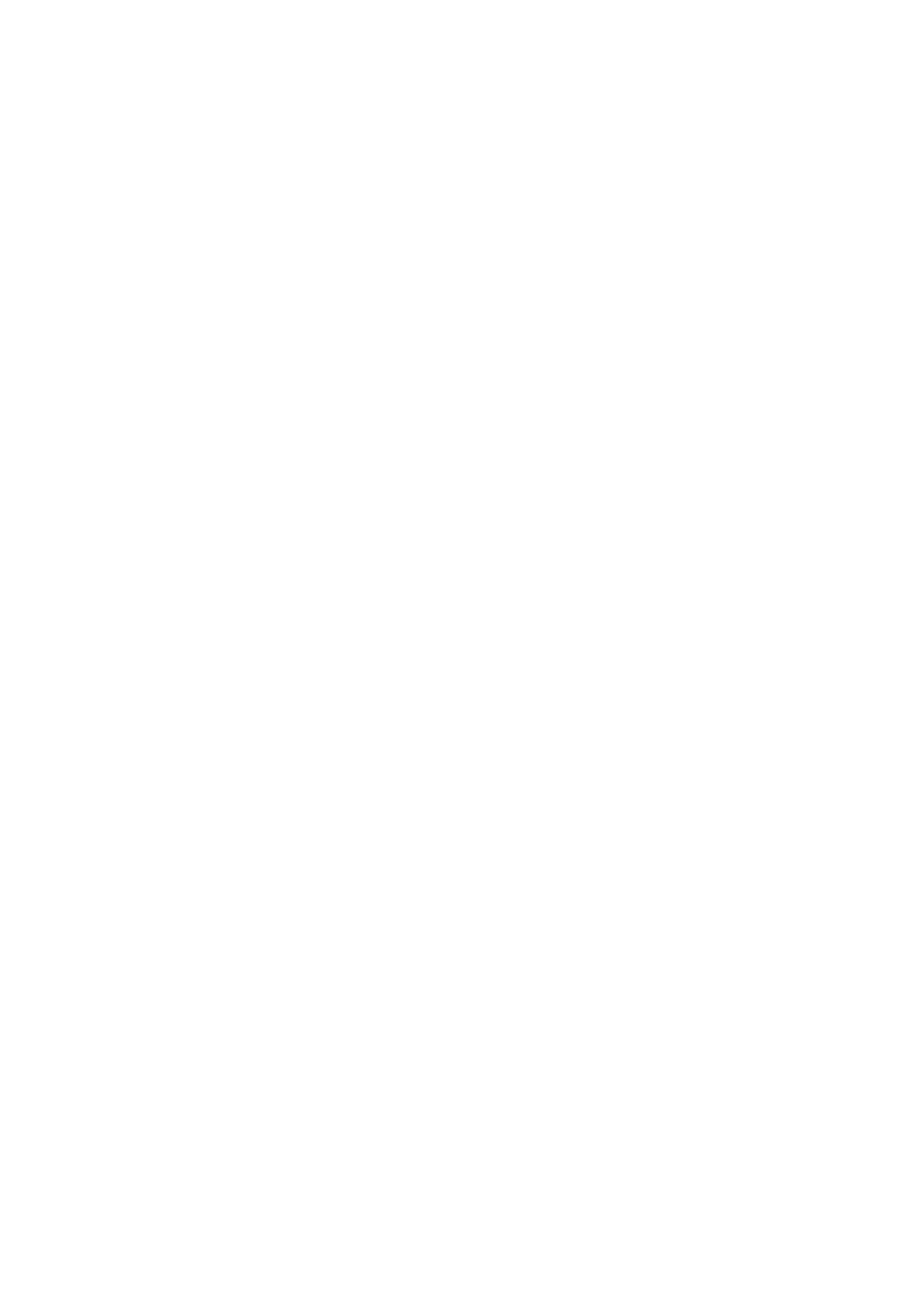

New South Wales

# **Local Government Amendment (Legal Status) Bill 2008**

No , 2008

### **A Bill for**

An Act to amend the *Local Government Act 1993* to make further provision for the legal capacity and status of local and county councils, and temporary employment.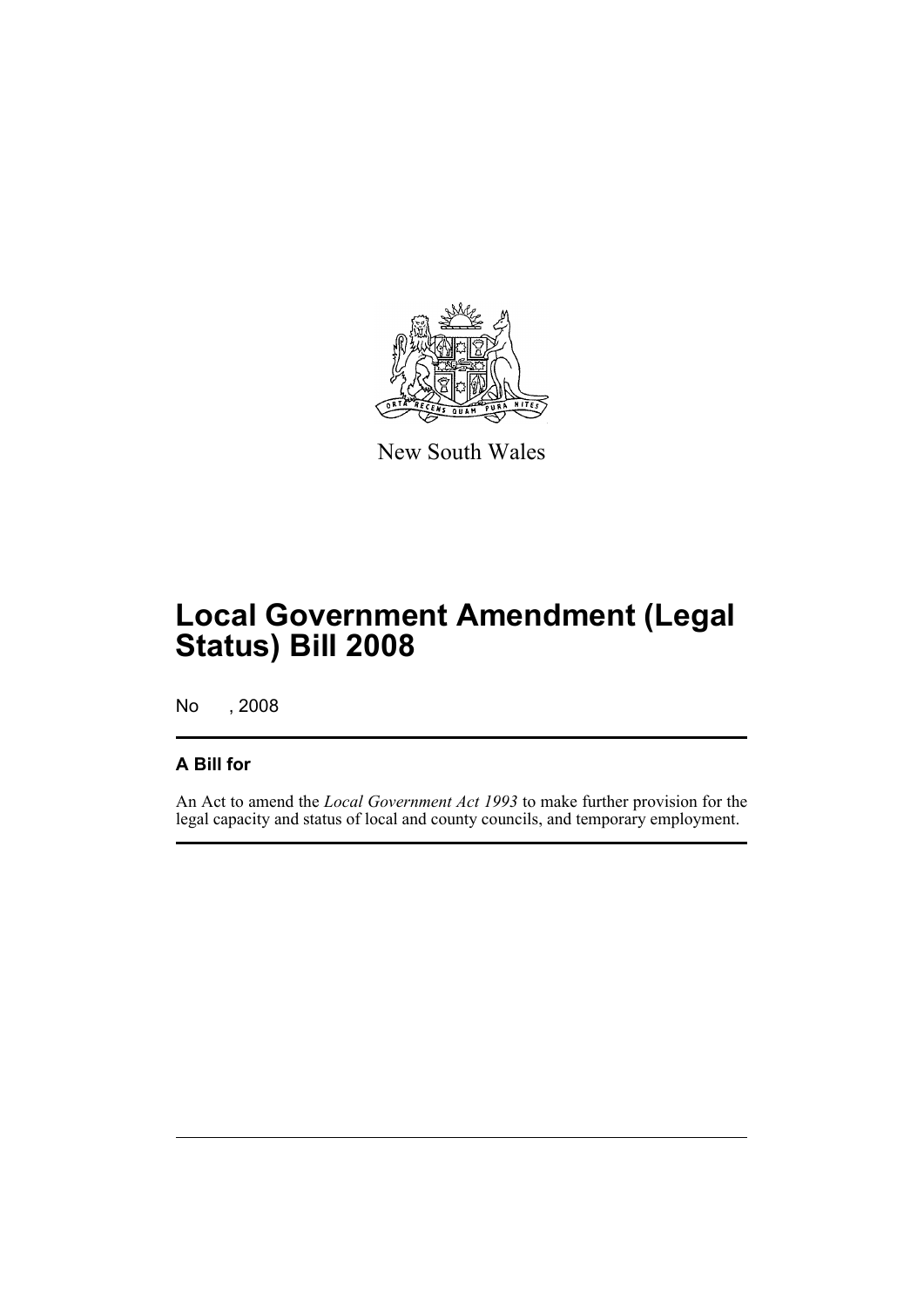<span id="page-5-3"></span><span id="page-5-2"></span><span id="page-5-1"></span><span id="page-5-0"></span>

|              |                      | The Legislature of New South Wales enacts:                                                                                                                |                |
|--------------|----------------------|-----------------------------------------------------------------------------------------------------------------------------------------------------------|----------------|
| 1            |                      | Name of Act                                                                                                                                               | $\overline{2}$ |
|              |                      | This Act is the Local Government Amendment (Legal Status) Act 2008.                                                                                       | 3              |
| $\mathbf{2}$ |                      | Commencement                                                                                                                                              | 4              |
|              |                      | This Act commences on the date of assent.                                                                                                                 | 5              |
| 3            |                      | <b>Amendment of Local Government Act 1993 No 30</b>                                                                                                       | 6              |
|              |                      | The <i>Local Government Act 1993</i> is amended as set out in Schedule 1.                                                                                 | 7              |
| 4            | <b>Repeal of Act</b> |                                                                                                                                                           | 8              |
|              | (1)                  | This Act is repealed on the day following the day on which this Act<br>commences.                                                                         | 9<br>10        |
|              | (2)                  | The repeal of this Act does not, because of the operation of section 30<br>of the <i>Interpretation Act 1987</i> , affect any amendment made by this Act. | 11<br>12       |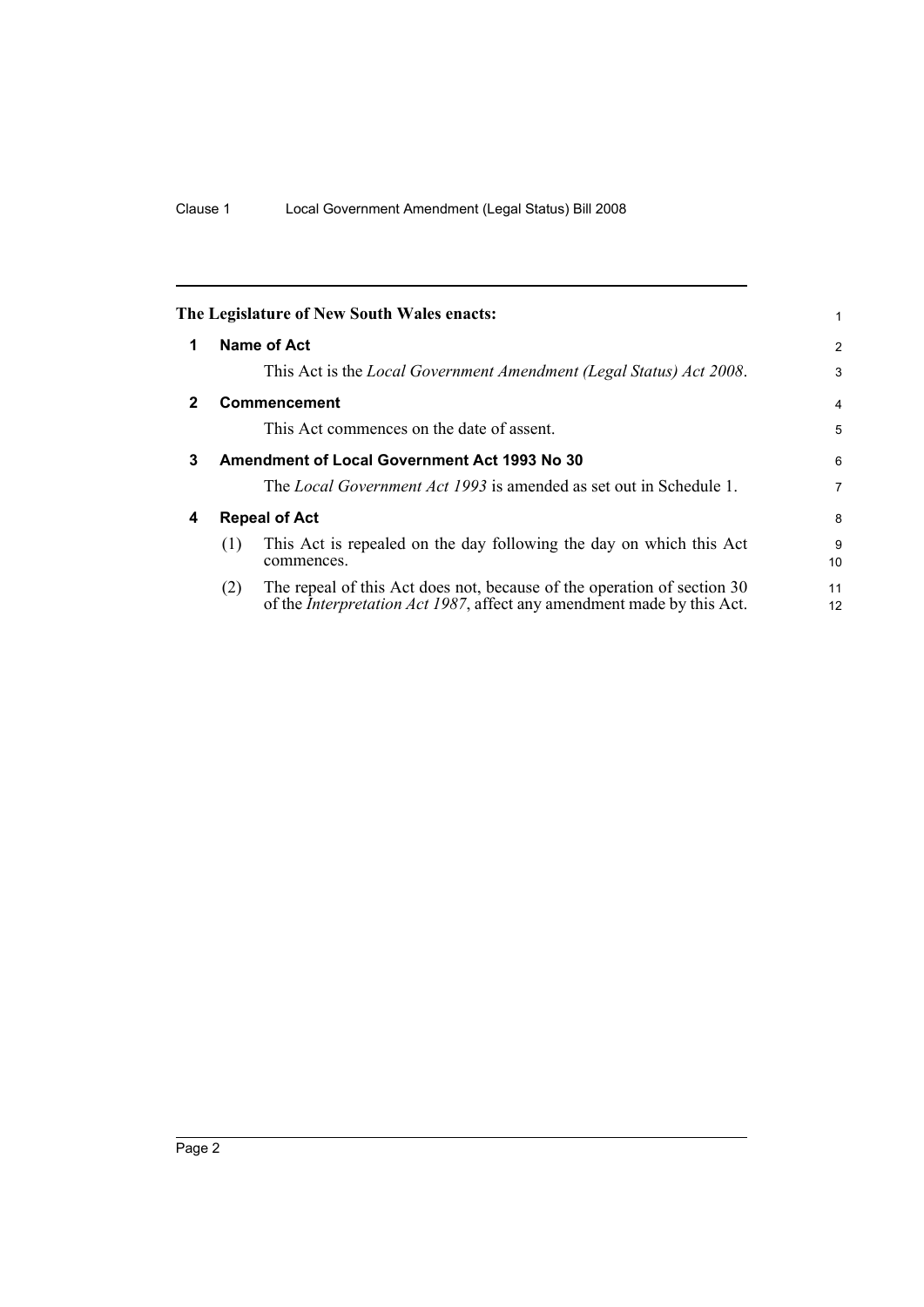Amendments Schedule 1

1

<span id="page-6-0"></span>

| <b>Schedule 1</b> | <b>Amendments</b> |
|-------------------|-------------------|
|-------------------|-------------------|

|       |                                       |                    | (Section 3)                                                                                                                                                                                                                                                          | $\overline{2}$           |
|-------|---------------------------------------|--------------------|----------------------------------------------------------------------------------------------------------------------------------------------------------------------------------------------------------------------------------------------------------------------|--------------------------|
| [1]   |                                       | <b>Section 220</b> |                                                                                                                                                                                                                                                                      | 3                        |
|       | Omit the section. Insert instead:     |                    |                                                                                                                                                                                                                                                                      | 4                        |
|       | 220                                   |                    | Legal status of a council                                                                                                                                                                                                                                            | 5                        |
|       |                                       | (1)                | A council is a body politic of the State with perpetual succession<br>and the legal capacity and powers of an individual, both in and<br>outside the State.                                                                                                          | 6<br>$\overline{7}$<br>8 |
|       |                                       | (2)                | A council is not a body corporate (including a corporation).                                                                                                                                                                                                         | 9                        |
|       |                                       | (3)                | A council does not have the status, privileges and immunities of<br>the Crown (including the State and the Government of the State).                                                                                                                                 | 10<br>11                 |
|       |                                       | (4)                | A law of the State applies to and in respect of a council in the<br>same way as it applies to and in respect of a body corporate<br>(including a corporation).                                                                                                       | 12<br>13<br>14           |
| [2]   |                                       |                    | Section 221 What is a council's name?                                                                                                                                                                                                                                | 15                       |
|       |                                       |                    | Omit "corporate" wherever occurring.                                                                                                                                                                                                                                 | 16                       |
| $[3]$ |                                       |                    | <b>Section 351 Temporary appointments</b>                                                                                                                                                                                                                            | 17                       |
|       | Omit section 351 (2). Insert instead: |                    |                                                                                                                                                                                                                                                                      |                          |
|       |                                       | (2)                | A person who is appointed to a position temporarily may not<br>continue in that position:                                                                                                                                                                            | 19<br>20                 |
|       |                                       |                    | if the holder of the position is on parental leave—for a<br>(a)<br>period of more than $\overline{2}4$ months, or                                                                                                                                                    | 21<br>22                 |
|       |                                       |                    | in any other case—for a period of more than 12 months.<br>(b)                                                                                                                                                                                                        | 23                       |
| [4]   |                                       |                    | Section 358 Restrictions on formation of corporations and other entities                                                                                                                                                                                             | 24                       |
|       |                                       |                    | Insert after section $358(3)$ :                                                                                                                                                                                                                                      | 25                       |
|       |                                       | (3A)               | The regulations may make provision for or with respect to the<br>matters to be taken into account by the Minister in deciding<br>whether to grant consent under this section and the conditions<br>that may or must be specified by the Minister under this section. | 26<br>27<br>28<br>29     |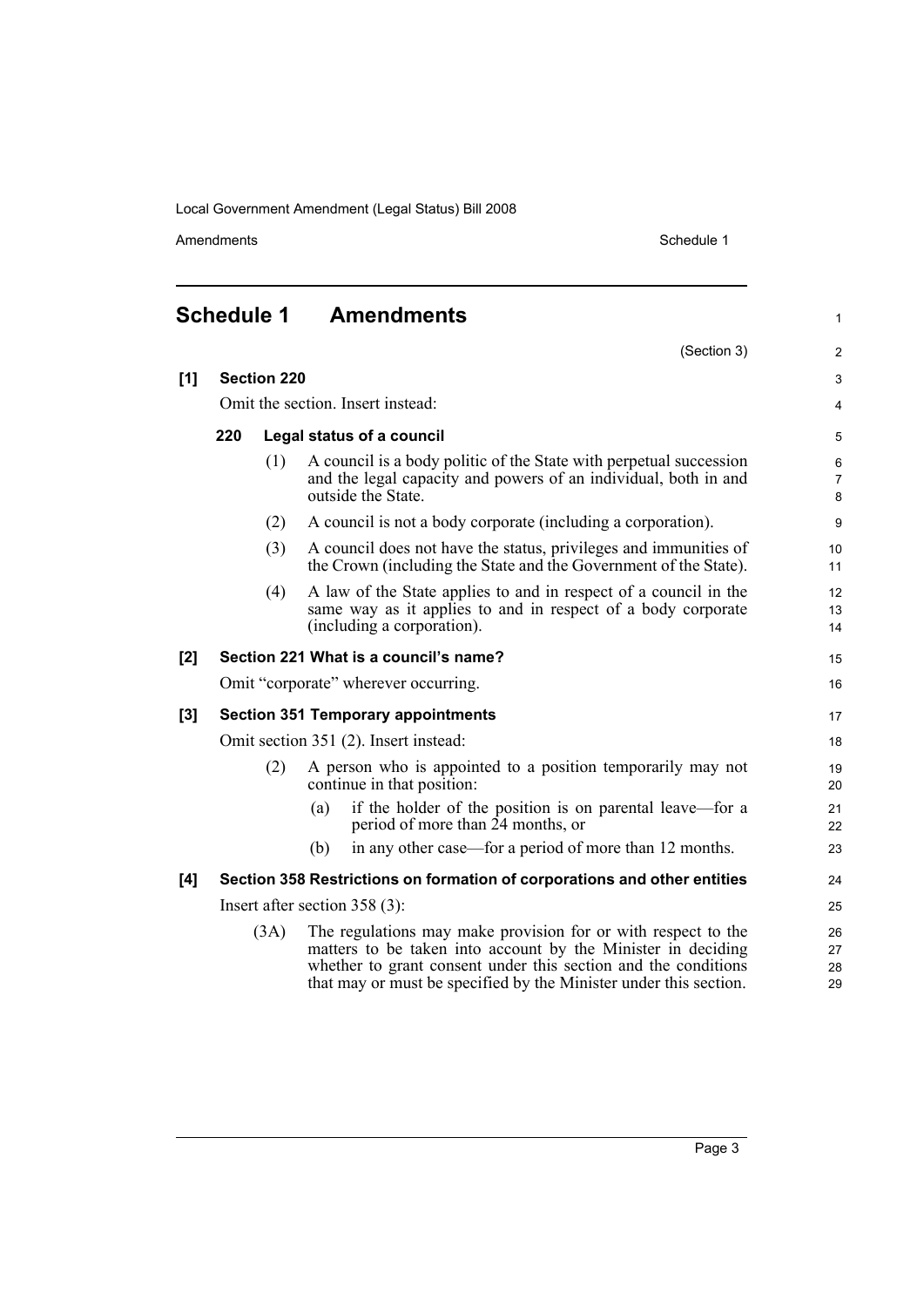Schedule 1 Amendments

| [5] |                                                                                                    | <b>Section 388</b> |                                                                                                                                                                                                                                             | 1                                       |
|-----|----------------------------------------------------------------------------------------------------|--------------------|---------------------------------------------------------------------------------------------------------------------------------------------------------------------------------------------------------------------------------------------|-----------------------------------------|
|     |                                                                                                    |                    | Omit the section. Insert instead:                                                                                                                                                                                                           | $\overline{c}$                          |
|     | 388                                                                                                |                    | Legal status of county councils                                                                                                                                                                                                             | 3                                       |
|     |                                                                                                    | (1)                | A proclamation establishing a county council operates to<br>constitute the county council as a body politic of the State with<br>perpetual succession and the legal capacity and powers of an<br>individual, both in and outside the State. | $\overline{4}$<br>$\mathbf 5$<br>6<br>7 |
|     |                                                                                                    | (2)                | A county council is not a body corporate (including a<br>corporation).                                                                                                                                                                      | 8<br>9                                  |
|     |                                                                                                    | (3)                | A county council does not have the status, privileges and<br>immunities of the Crown (including the State and the<br>Government of the State).                                                                                              | 10<br>11<br>12                          |
|     |                                                                                                    | (4)                | A law of the State applies to and in respect of a county council in<br>the same way as it applies to and in respect of a body corporate<br>(including a corporation).                                                                       | 13<br>14<br>15                          |
| [6] |                                                                                                    |                    | Section 389 What is a county council's name?                                                                                                                                                                                                | 16                                      |
|     | Omit "corporate".                                                                                  |                    |                                                                                                                                                                                                                                             | 17                                      |
| [7] | Schedule 8 Savings, transitional and other provisions consequent on<br>the enactment of other Acts |                    |                                                                                                                                                                                                                                             |                                         |
|     |                                                                                                    |                    | Insert at the end of clause $1(1)$ :                                                                                                                                                                                                        | 20                                      |
|     |                                                                                                    |                    | Local Government Amendment (Legal Status) Act 2008                                                                                                                                                                                          | 21                                      |
| [8] | Schedule 8, Part 30                                                                                |                    |                                                                                                                                                                                                                                             |                                         |
|     | Insert after Part 29:                                                                              |                    |                                                                                                                                                                                                                                             |                                         |
|     |                                                                                                    | <b>Part 30</b>     | Provisions consequent on enactment of<br><b>Local Government Amendment (Legal</b><br>Status) Act 2008                                                                                                                                       | 24<br>25<br>26                          |
|     | 92                                                                                                 |                    | New legal status of existing councils                                                                                                                                                                                                       | 27                                      |
|     |                                                                                                    | (1)                | The following provisions apply to a council constituted as a body<br>corporate immediately before the commencement of the 2008<br>Act:                                                                                                      | 28<br>29<br>30                          |
|     |                                                                                                    |                    | (a)<br>the council ceases to be a body corporate on that<br>commencement and becomes instead a body politic of the<br>State as provided by section 220 or 388 (as substituted by<br>the $2008$ Act),                                        | 31<br>32<br>33<br>34                    |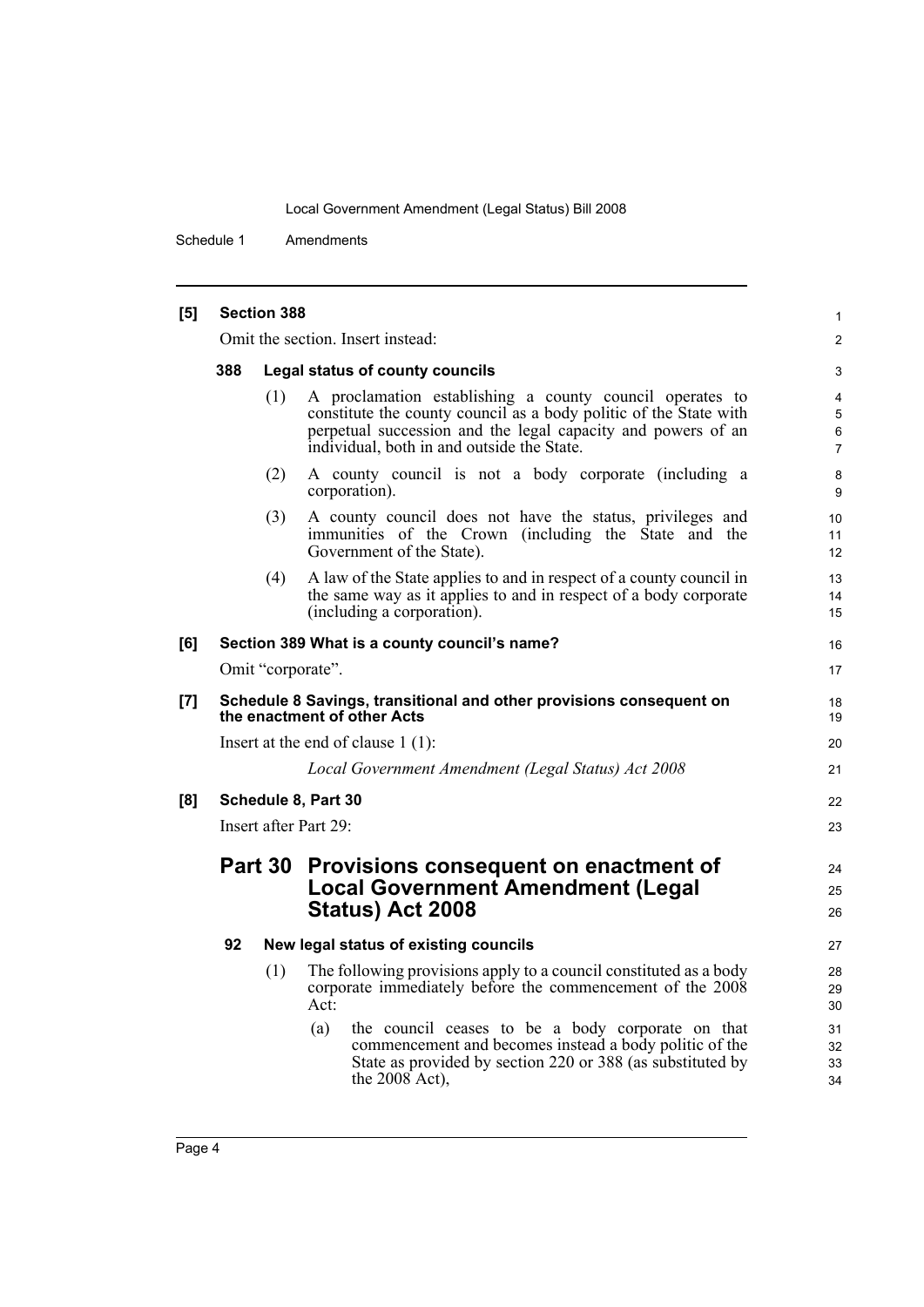Amendments Schedule 1

|     | (b)                                                                       | the council is taken for all purposes (including the rules of<br>private international law) to be a continuation of, and the<br>same legal entity as, the council as it existed before the<br>commencement of the 2008 Act (except that the council is<br>no longer a body corporate and is instead a body politic of<br>the State). | 1<br>$\overline{\mathbf{c}}$<br>3<br>4<br>5<br>$\overline{6}$ |  |  |
|-----|---------------------------------------------------------------------------|--------------------------------------------------------------------------------------------------------------------------------------------------------------------------------------------------------------------------------------------------------------------------------------------------------------------------------------|---------------------------------------------------------------|--|--|
| (2) | The 2008 Act (this clause in particular) does not:                        |                                                                                                                                                                                                                                                                                                                                      |                                                               |  |  |
|     | (a)                                                                       | affect existing property, rights or obligations of a council,<br>or                                                                                                                                                                                                                                                                  | 8<br>9                                                        |  |  |
|     | (b)                                                                       | render defective any legal proceedings by or against a<br>council, or                                                                                                                                                                                                                                                                | 10<br>11                                                      |  |  |
|     | (c)                                                                       | negate any decision made by a council, or                                                                                                                                                                                                                                                                                            | 12                                                            |  |  |
|     | (d)                                                                       | place a council in breach of contract or otherwise make it<br>guilty of a civil wrong, or                                                                                                                                                                                                                                            | 13<br>14                                                      |  |  |
|     | (e)                                                                       | make a council in breach of any instrument, including, for<br>example, an instrument prohibiting, restricting<br>or<br>regulating the assignment or transfer of any right or<br>liability, or                                                                                                                                        | 15<br>16<br>17<br>18                                          |  |  |
|     | (f)                                                                       | fulfil a condition allowing a person to terminate an<br>instrument or liability or modify the operation or effect of<br>an instrument or liability, or requiring any amount to be<br>paid before its stated maturity, or                                                                                                             | 19<br>20<br>21<br>22                                          |  |  |
|     | (g)                                                                       | release a surety or other obligee, in whole or part, from an<br>obligation.                                                                                                                                                                                                                                                          | 23<br>24                                                      |  |  |
| (3) | In this clause:                                                           |                                                                                                                                                                                                                                                                                                                                      |                                                               |  |  |
|     | <i>council</i> includes county council.                                   |                                                                                                                                                                                                                                                                                                                                      |                                                               |  |  |
|     | 2008 Act means the Local Government Amendment (Legal<br>Status) Act 2008. |                                                                                                                                                                                                                                                                                                                                      |                                                               |  |  |